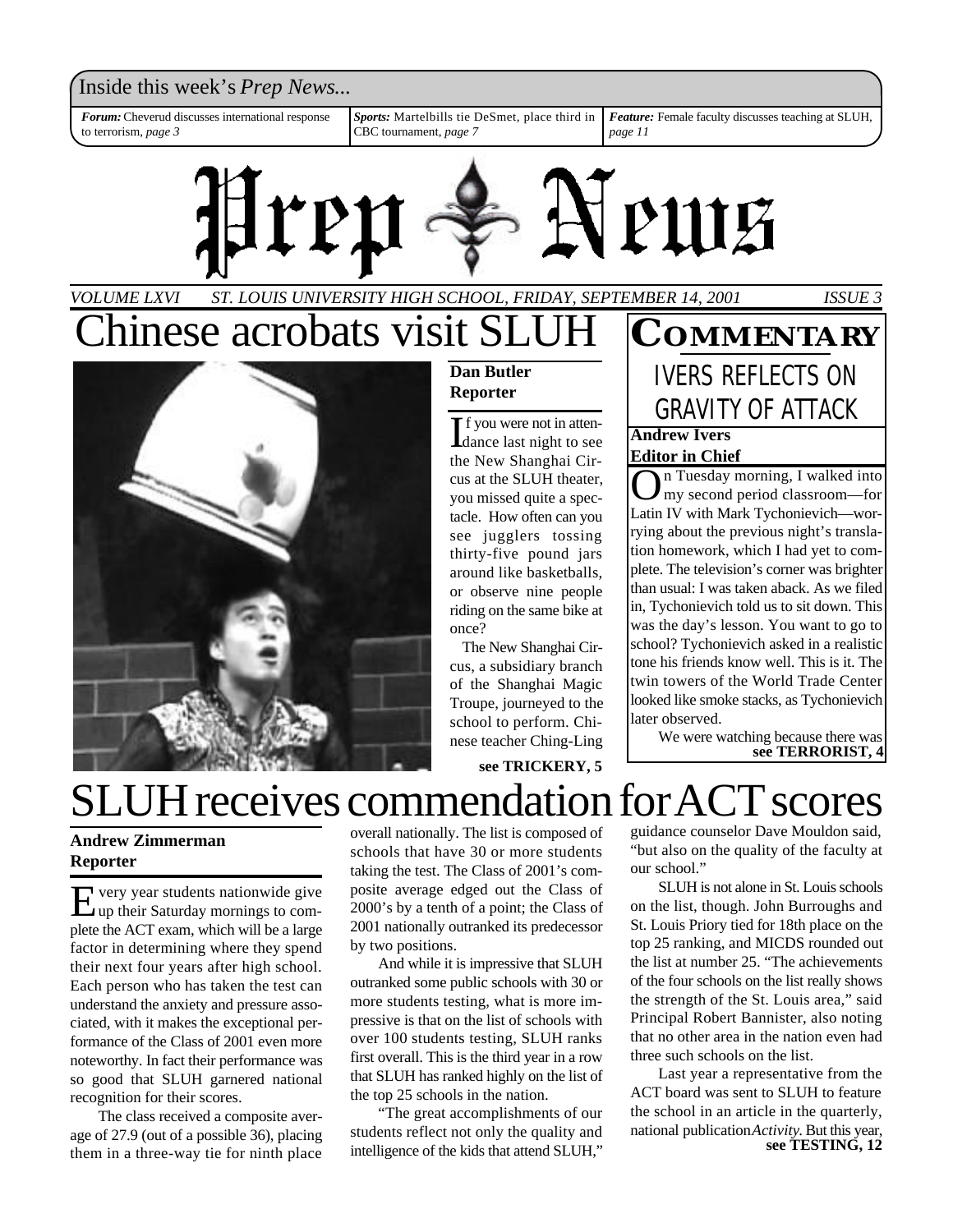## **News**

### **Andrew Ivers Editor in Chief**

O n Tuesday, the Board of Trustees installed two familiar faculty, Latin and theology teacher Ralph Houlihan, S.J., and guidance department director Dave Mouldon, as members. They were nominated as candidates at the Board's last meeting, on May 21, and were installed Tuesday along with Richard Buhler, S.J. and Suzanne Lauberth. President Paul Sheridan, S.J., nominated Ted Hellman for the chairmanship and the Board elected him. The Board also elected and installed Tim McMahon, S.J., '73, pastor of St. Francis Xavier parish in Kansas City.

The new members replace others whose three-year terms have expired; there are now 25 members.

Houlihan, who has a great wealth of experience with Jesuit education, according to Hellman, has served as principal of DeSmet ('70-'74), principal of SLUH ('74-'79), and president of Regis High School in Denver from '79 until 1995.

Houlihan will serve on the budget and finance committee as well as the committee searching for a new principal. Said Hellman, "He really has the school's best interest in mind."

Mouldon, who also plays in a '50s- '60s-'70s band on the weekends, has served the school as a guidance consulor and teacher for 25 years. He will serve on the school educational policies committee.

The greatest significance of the appointment of those two men is the fact that now—with James Knapp, theology teacher and Superior of the Jesuit community here and returning math teacher Craig Hannick, who retained his Board membership after he left the faculty in 1998 there are four faculty members on the Board.

Said Hellman, "We seek the most qualified people and choose people who can best help lead the school." A faculty chair has never been an issue, he said.

Sheridan expressed his sentiments

clearly: "I do not see it as 'we' and 'they.' I see (the Board) as one."

Hellman, according to Sheridan, is the perfect man to chair the Board and foster unity among its members. "He exhibits phenomenal leadership. He is so loyal to the school, very intelligent." A former executive at Proctor and Gamble, Hellman also has experience with business leadership and organization, which is a key aspect of the Board's operations.

Sheridan said the school is in a great period of transition and growth. "In the last five years, we have doubled the campus; tried to appeal to alumni for (financing) for the future, the next 25 years; developed strong, extended curriculum; developed support of the staff and faculty; and tried to develop capital (for) existing plans for the future," he said.

The Board, said Hellman, "is responsible for establishing policies which govern the school and provide leadership and guidance for the administration. We work with the administration to help achieve the

# **see BOARD GAMES, 12**

# 314 of 371 SLUH students pass 2001 AP test *AP Physics passes 42 of 42*

### **Brian Wacker and Geoff Brusca Reporters**

Let May, after a year's worth of train<br>ing, drilling, and studying, 208 junast May, after a year's worth of train iors and seniors took over 370 Advanced Placement exams in various subjects. Most of these students were enrolled in vigorous classes whose main purpose was to prepare for the exams.

The AP exams are nationally recognized tests created by a panel of experts to test the preparation, knowledge, and ability of a student in a certain subject. They are graded on a five-point scale, five being a superlative score. A grade of a three, four, or five is considered passing. Of the 371tests taken, 314 earned passing grades, nearly 85%. According to math department chairman Tom Becvar, "Again, the overall numbers are fairly consistent each year. The tests almost

always do justice to the students' preparation and ability levels."

The tests are given in a variety of subjects. The most popular tests at SLUH last year were English, American History, and BC Calculus tests. Ninety-three percent of students taking the English exam scored proficiently. Said *Catch-22* guru Jim Raterman, "The bulk of the students who take [it] come from the Junior Honors English class. Each year we have a few students who do better than expected and some that do worse. But overall, we are always very pleased with the results."

This year's results were usual—AP History teacher Dan Monahan's students had a 91% success rate—yet the new schedule absorbed too much class time for his entire course lesson. He had to cut all films from the course and hold a threehour Sunday class in early May. Only eight students failed the test, though.

On the BC Calculus exam, an astounding 34 students received a score of five, the most ever. The passing rate was ninety-two percent.

The most successful AP exam at SLUH last year was the AP Physics exam. All forty-two students who took it passed. This perfect result was no surprise to Paul Baudendistel: "I teach for perfection and I expect nothing less."

The AP exams are mainly used to earn college credit for classes a student has taken in high school. Most colleges accept scores of four and five, while some accept threes. It is a great way for collegebound students to save time and money. But, according to senior Steve Hownenstein, who took two of the exams last year, "It's not all about getting a 5 or credit hours. It's about learning as much as you can and doing so in a way that you can, in the end, benefit from it."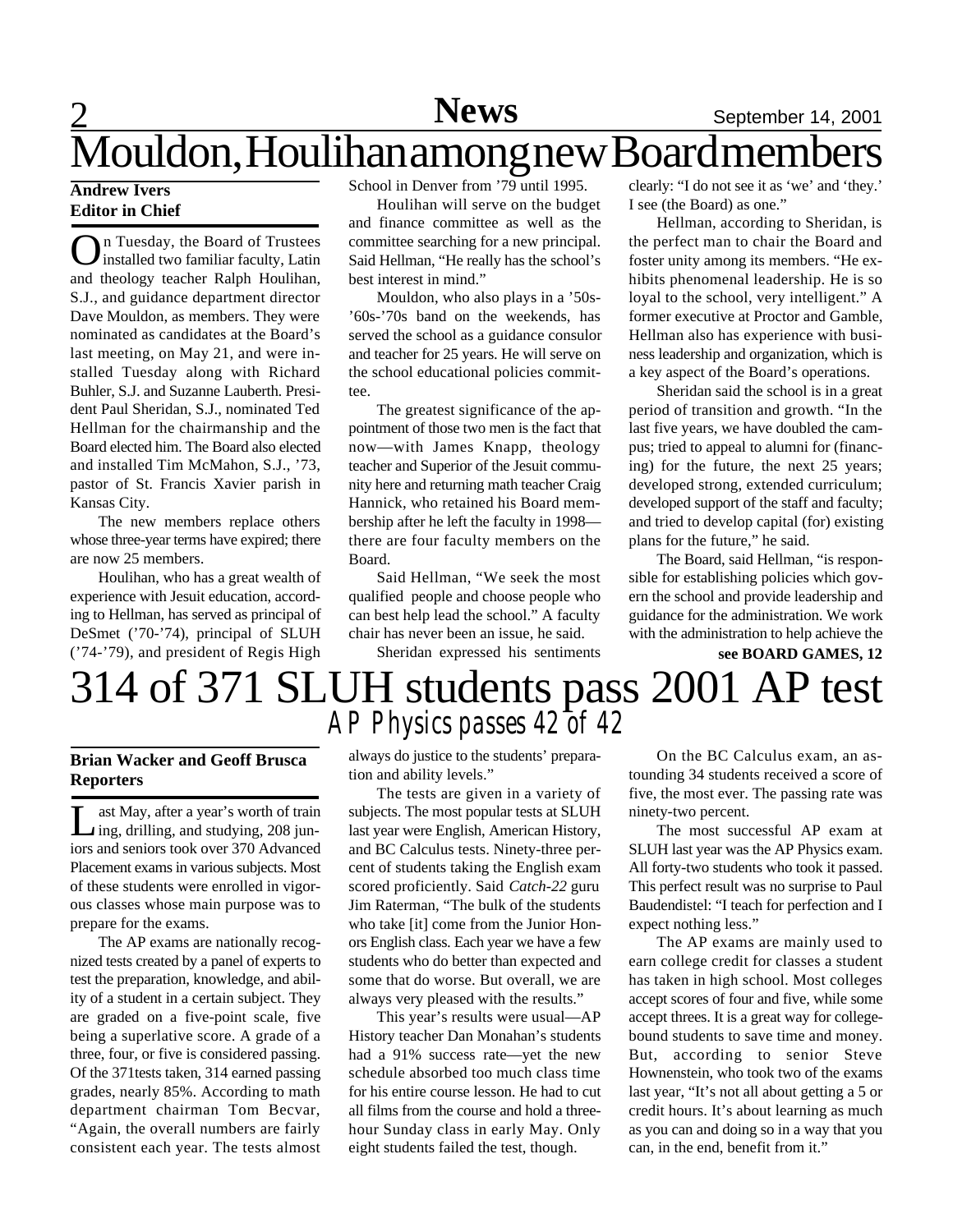September 14, 2001 **Commer Commerce 3** 

# **COMMENTARY Neilsen warns against violent reaction to terrorism**

### **Andy Neilsen Editor in Chief**

A s Catholics, we are supposed to believe that we can take<br>
refuge in God in times of trouble. On Tuesday night, I went s Catholics, we are supposed to believe that we can take to Church because it seemed like a good idea. How else are we supposed to receive comfort after such a shattering event as the hijacked planes crashing into some of our tallest buildings?

The gospel reading at Mass was from Matthew, the "turn the other cheek" bit. I am not suggesting that we open U.S. airspace to enemy fighters and advertise "E-Z Hijack" planes. I am suggesting, though, as the gospel does, that we react to this situation with peace and cool tempers. I fully understand the magnitude of Tuesday's tragedy, but after we have picked up the pieces of this horrible attack, I fear greater violence, not in the continuation of terrorist actions, but in the violent reactions that many now advocate.

Though many of my friends expressed a fear for their lives, and an internet poll that claimed that nearly 50% of Americans

did not feel safe in this country, I never feared for my life. I feared, only later, for the lives of Arab descendants living in the U.S., for Middle Eastern refugees experiencing fallout from nationalist citizens looking for a scapegoat for an unspeakable tragedy.

If we do react with violence to our neighbors in this city, we will have admitted that the terrorists have won. We will have given them the chaos that they desire, we will have given them the hate that they want to inspire, we will have sunk to the lowest common denominator of human relationships. We will not be responding with a message that we do not tolerate terrorism; we will be saying that we value the same things that these terrorists value: fear, violence, and aggressive reactions instead of calm, rational thinking.

Therefore, show peace to all you meet. Pray for it. It is said that many wars are fought for peace, but what sense does that make? We must not add to the violence that began on Tuesday. Instead, be peace to people around you, and thus the world will achieve it. Peace.

## **LETTERS TO THE EDITOR Cheverud addresses respones to Tuesday's tragedy**

To the Editors:

September 11, a day forever tainted with the blood of the innocent. Our country watched with horror as the World Trade Center buildings crumpled upon themselves, the symbol of our prosperity. And we turned to one another and said, "Let's go bomb those ragheads."

At least that is what one staff member said. As discussions began, it was all but certain that the terrorist was from the Middle East. The terms "raghead," "towelhead," and "camel jockey" spouted from the mouths of SLUH students like oil in an Alaskan wilderness. These labels are racial slurs. Visions of Palestinians and Afghans celebrating the catastrophe were discussed with outrage. But we must ask, as we should in any situation, did we do something wrong?

As discussions raged like a Colorado forest fire, it became evident that the general consensus was that these foreigners were in some crazed bloodlust state of mind, something unfathomable in our society. Since the 1960s our government has been involved in Middle Eastern relations. We backed the monarchy of Iran, Saddam Hussein's rise to power and Israel's fight against the Arab Alliance, just to name a few. Since the Gulf War ended, not one day has passed without a bombing mission over Iraq. We destroy homes, factories and government buildings. The Pentagon always reports that there was "collateral damage," or, in the words of Tuesday's broadcasts, innocent civilians. We provide Israel with weapons that they in turn use to quell the Palestinian "threat" of rock throwers. While the

Palestinians are not right in wanting to kill Israelis, that does not give anyone the right to oppress basic human freedoms. The state of Israel does this, and we provide them the means to do it. Our corporations hire workers at fractions of the living wage so that the people have just enough to eat, sleep, and live. They have no available money to save, and no hope of raising their economic status. Slavery allows you to eat, sleep, and live. Throughout the 1980s the CIA trained Nicaraguans to overthrow their government through the use of terrorist acts. These acts killed at least 30,000 civilians. Osama bin Laden was trained by the CIA to kill Soviets through terrorism.

These facts in no way justify the massacre that occurred Tuesday, and are not printed to do so. It is to show how someone might feel avenged by this calamity. Military planes fly overhead, and police hold machine guns as they patrol the streets. This is a glimpse of the terror the Third World lives in. The Bible said it best. You reap what you sow.

It is eerie to think that so many people have been so quick to label an entire race as an enemy. It is reminiscent of what resulted in massacres of innocent Jewish civilians in Russia and Germany. So this should be made clear: Muslims are not inherently insane. Not every Muslim agrees with the terrorist philosophy held by such figures as Osama bin Laden. The word Arab is not synonymous with terrorist. Not everyone in the Middle East is a member of Islam. And even if the terrorist in this case is Arab, is Muslim, and is connected with Osama bin Laden, none of the previous statements have been proven false. They are stereotypes. Do **see CHEVERUD, 4**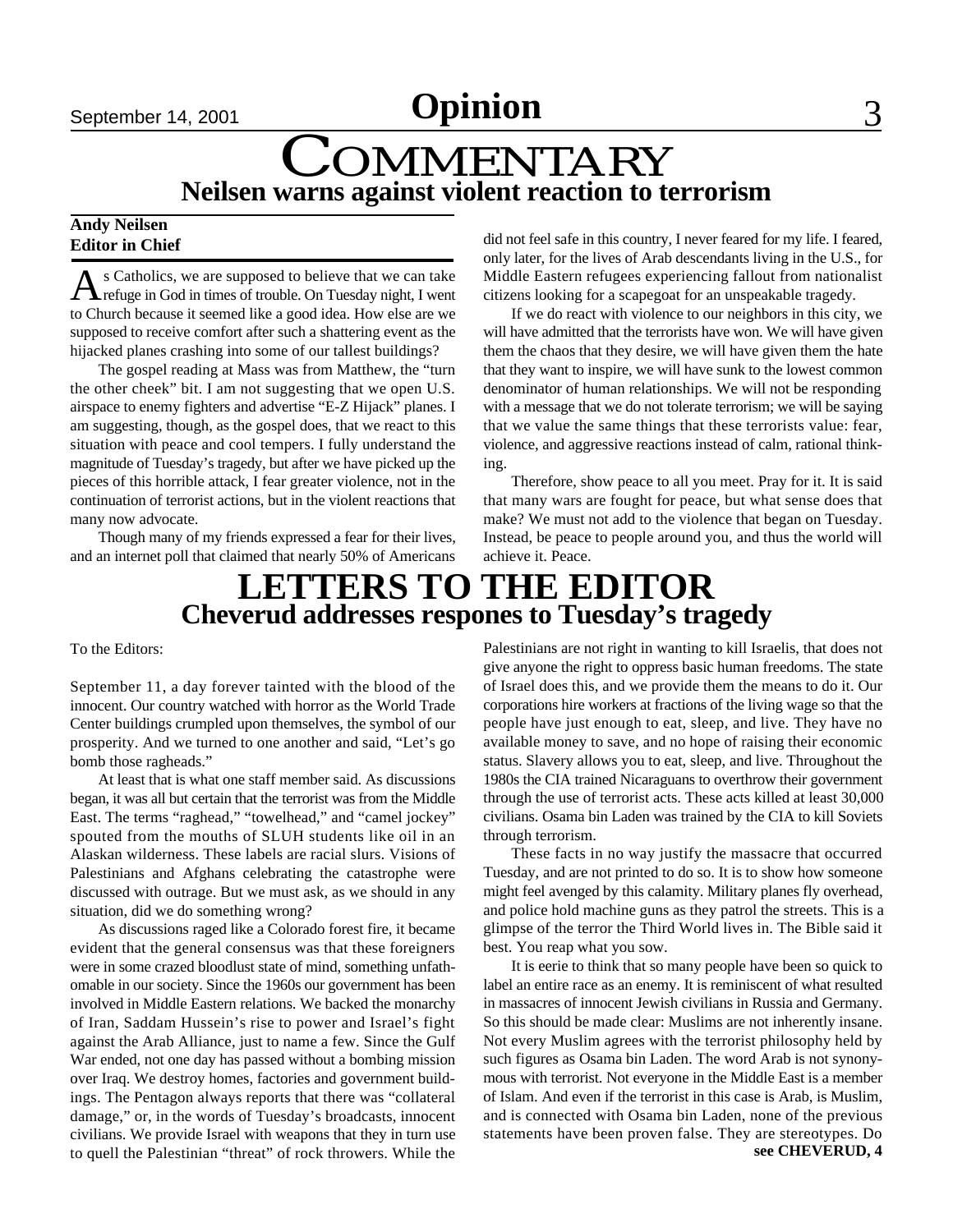4 **Sports** September 14, 2001 **Opinion**

# **LETTERS TO THE EDITOR Sophomore questions effectiveness of homework**

To the Editors:

 Students at SLUH are overburdened with homework, and the homework assigned often seems to accomplish little or nothing at all. During the first few weeks of school, homework is thrust onto us without regard to any transition time we may need (Why not curve grades given during the first week?) After the first week it seems that teachers feel they must continue to rapidly accelerate the amount of homework assigned.

Research has indicated that homework accounts for about 20% of the total time the average student spends on academic activities. Homework consumes valuable time, and it makes students choose between extracurricular activities and homework. Overzealous assigning of homework can drive the student into boredom or frustration with a subject or schoolwork in general. Yet, homework is important, it raises student achievement and, if used correctly, helps facilitate logical thought, and may help improve time-management skills.

 Homework helps extend and/or accelerate class by offering a simple introduction to new material as well as allowing students to review information and practice newly gained skills. It allows the teacher to assess how well a student is performing in class and how ready they are for tests. Homework helps teachers bring skills and different parts of the curriculum together.

 Homework is useful and has numerous positive effects. It helps students better retain factual knowledge and gain an increased understanding of the concepts presented in a particular class. Homework can create an opportunity to improve critical thinking, as well as concept formation and information processing.

 However, homework is useful only if implemented correctly **see ANONYMOUS, 10**

### TERRORIST

#### (from 1)

nothing to do which was more important, yet I think very few of us felt or knew the magnitude of the situation. About ten minutes later, the south tower collapsed. I excused myself and made a brief search of the upper halls, trying to find any students or teachers upon whom I could impart the information. They needed to know. I could honestly think of nothing else besides relating the situation to anyone I could. I found Latin teacher Mary Lee McConaghy conversing with a sole student in her classroom.

As I entered her room, I told myself she had surely heard something; she had not. I spit out the information: hijacked planes...the Pentagon...the World Trade Center towers...one already fell... Then I said a word which has stood by itself on countless lips the last few days: "its..." I could not finish the thought. I finally said "ridiculous," then immediately realized my understatement. Soon we were back in Tychonievich's room. The second tower fell. The Pentagon was on fire. Lower Manhattan was a cloudy pile of rubble. Another attacking plane might be 25 minutes from Washington. All I could think of was precedent. I realized there was none.

I thought about the way the Great Depression reconfigured the mentality of one or two generations directly and changed the basics of the U.S. economic and federal banking system. I thought of the way World War II elevated the U.S. to the peak of a global pedestal, again, changing American mentality. Tychonievich was right in assessing the situation's gravity: things happened on Tuesday that had never happened in our nation's history. I realized I was living through a moment of before and after. Some of America's most prominent establishments—from industrial Manhattan to the view American have of their security—had been "All changed, changed utterly," as Yeats said in his poem "Easter 1916." He was talking about the execution of 16 Irish nationals by English officers after an uprising in Dublin which transformed the men from questionable rebels into heroes and invoked fervent support for the Nationalist cause among the Irish. He knew the world after that action would be completely new and different. And so it is now.

As I watched the events unfold, I did not think of the casualties. I will admit that. The sheer awe the acts against the country inspired was what mainly drove my emotions on Tuesday. Now we live in a different world: the world after. Bush lived like a ghost on the evening news; political and military headlines on old newspapers in my room seemed completely unimportant. The gravity of the perceived and the palpable repercussions alone are too much for me to think of; such an utter change is too much to comprehend.

### CHEVERUD

#### (from 3)

remember there is such a thing as an Arab-American, a true patriot who happens to be of Arabic descent. A statement by Muslim and Arab Americans has been issued condemning the terrorist act "in no uncertain terms."

The only way to eradicate these blatant stereotypes is to challenge them and their baseless insinuations. Regardless of age, status, or background, if someone even utters a racial slur, do not let it slip by unnoticed. Racism begins with stereotypes and slurs, and evolves into discrimination and hatred. Do not let your rage blind you of the truths that this country was founded upon. We are all equal, for we are all human. Remember that.

Eirik Cheverud ACES Public Affairs Office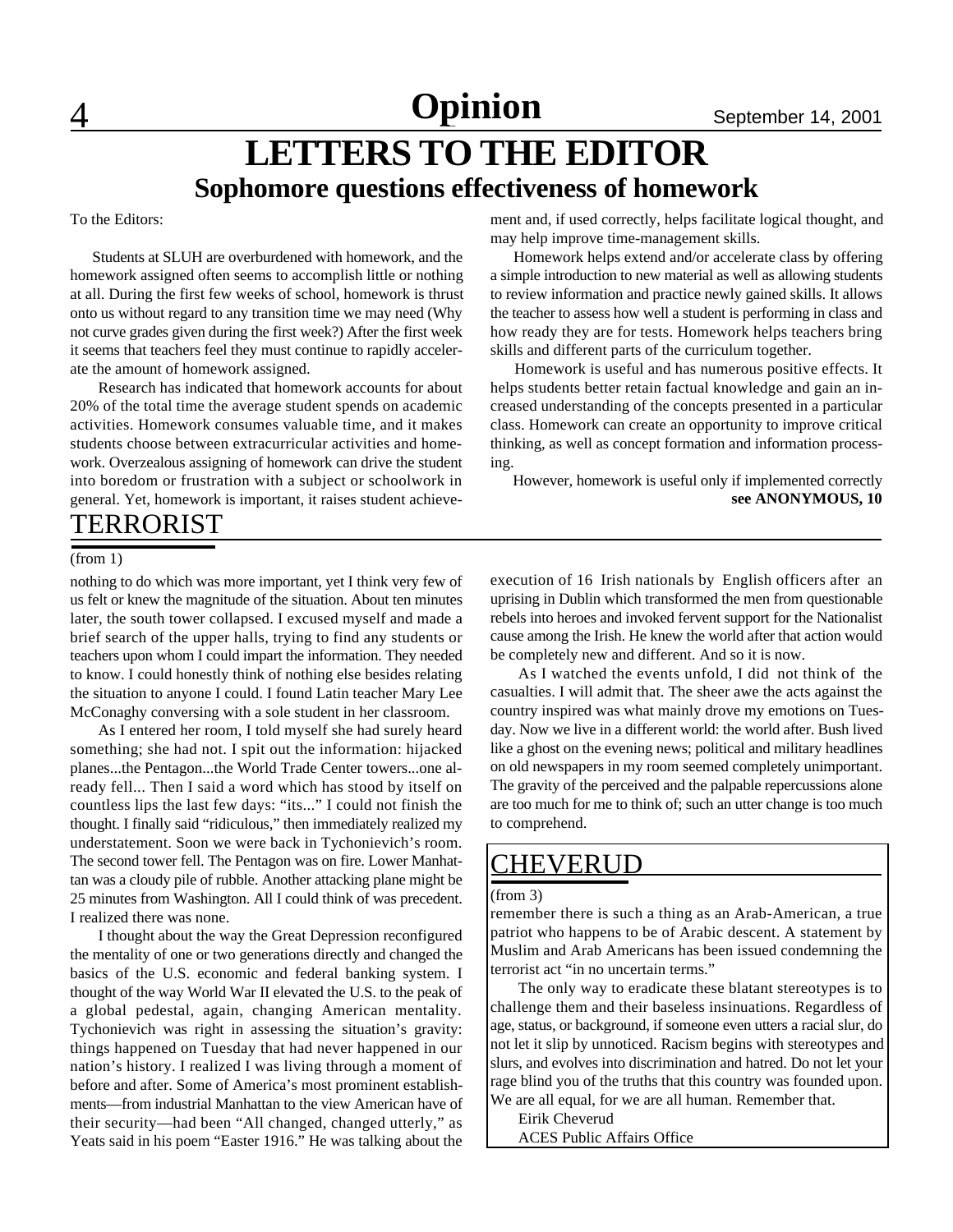# September 14, 2001 **News** 5 recycling promises better results **News**

### **Tim Piechowski and Brian Kane Reporters**

It isn't so easy if you don't know how.<br>Maybe the students of St. Louis U. t isn't so easy if you don't know how. High know how to recycle, but they don't know how to do it very well.

In an attempt to increase recycling here at SLUH, the COMPACT team is working to get students more interested and involved in recycling. The team is exploring ways to increase what gets recycled, including promoting more efficient recycling of paper, aluminum cans and hopefully a way to recycle plastic bottles.

Currently, plastic bottles aren't being recycled at all. Recycling plastic bottles at SLUH would be a great development since in the last several years plastic bottle machines have come to make up the majority of soda macines here at SLUH.

The team is planning to put on a short presentation for the student body, using some comic elements to help achieve their aims. "Our goal is to see the number of pounds of trash go way down," said George Mills, COMPACT moderator.

In additon to students missing the recycling bin and bombarding the trash cans, there has been little student participation in getting what is actually put in the correct bins recycled. During the first week of school all of the cans which were set aside for recycling failed to make it to recycling centers, and were thrown away

instead. Upon hearing of this travesty, Jim Knapp, S.J. began an initiative to get the cans recycled. Knapp, who has been having a work grant student move the aluminum cans to the loading dock each morning, has been working with Brother Richard Witzofsky, S.J., to make sure the cans are recycled. Currently all of the proceeds from the recycled cans are going to support the Rec Room.

In addition to recycling aluminum cans, SLUH also has a paper recycling program, with paper recycling bins in each classroom. "We recycle white paper, newspapers, magazines, and boxes which are folded," said Director of Custodial Services Dee Byrd.

While a large amount of paper fails to make it into recycling bins here at SLUH, there have been reports that even paper which does make it into the proper receptacles still may not be getting recycled. Work grant students who clean the classrooms, speaking on condition of anonymity, said, "We've been told just to take the trash in the recycling bins and dump them into the trashbags in each class, not to take them to the recycling dumpsters."

In response Byrd said, "All of the paper should be making it to the recycling bin. Maybe, if the dumpster is already full, [the work grant students] have been told to throw it away, but normally not." Byrd said he will "make sure that all recyclable paper gets into the recycling bins from now on."



On Wednesday, SLUH celebrated its first all-school mass of the year. The Mass of the Holy Spirit is celebrated each year by all Jesuit schools around the country. Paul Sheridan, S.J., celebrated the Mass, giving a homily that focused on the merit of service.

Though some simply throw paper away, SLUH still managed to recycle enough paper to save landfills 1.59 cubic yards of space in the month of July.

### TRICKERY

### (from 1)

Tai was able to line up the show several weeks ago. "The New Shanghai Circus is one of the best acrobatic troupes in the world today. They are very generous to come here with no charge," says Tai of the group. She was able to line up the performance because of the group's attempt to promote the awareness of diversity and the Chinese culture by visiting area high schools on their off days.

According to the circus' official website, the roots of Chinese acrobatics can be traced back nearly 2500 years. Tai explained that "Chinese villagers often had free time during their harvest season. Because of limited opportunities for entertainment, they began to practice everday activities, like bike riding." Common activities, such as harvesting grain in large hoop strainers, turned into competitions of hoop-jumping over time. Eventually, after centuries of honing their skills, professional acrobatic groups emerged around the country. As recently as the early twentieth century, there were four major troupes, all world-renowned for their feats of magic and acrobatics; however, in 1959 these groups merged to form the Shanghai Magic Troupe. Because of its huge size, the New Shanghai Circus is able to separate from from the Magic Troupe specifically for overseas performances.

This circus has toured in America several times in the past few years. They performed in Branson, Missouri in 1998 and, more recently, were invited to perform in the New Victory Theater in New York for 28 shows. They held a performance last night at the SLUH theater, and will be here for another show on Saturday night at 7:00. Don't miss the contortionists, porcelain pot jugglers, chair-balancing act, plate-twirlers, knife-throwers, and the many other stunning feats these acrobats and magicians perform.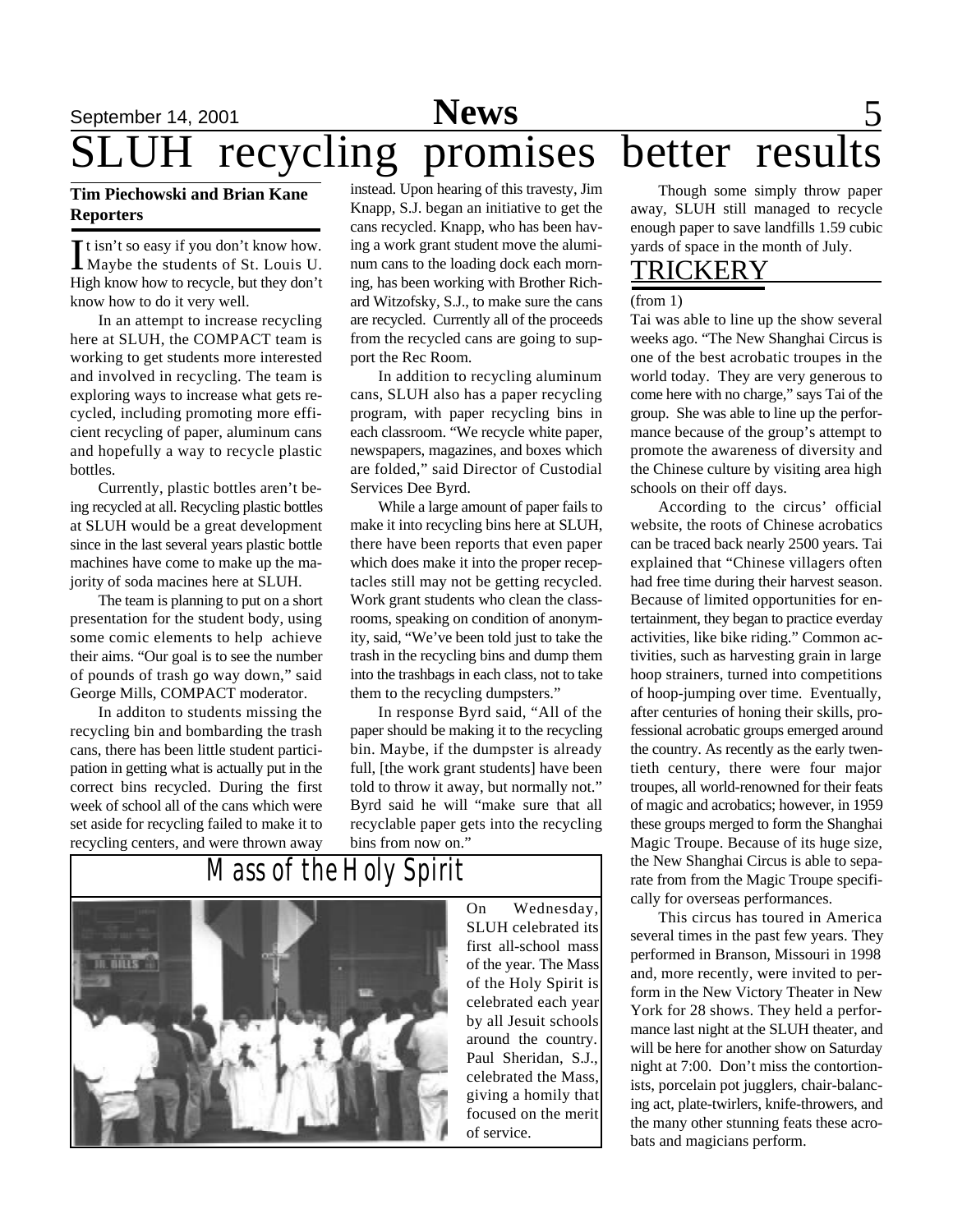# 6 **Sports** September 14, 2001

# Polobills swim to 5-0 start with three more wins

### **Tim Roth and Mike Petersen Reporters**

The Busiebills continued their quest<br>for a state championship on Friday he Busiebills continued their quest when they faced the perennially difficult foe Marquette. The last time they faced this team was in last year's state semifinal game, when they defeated the 17-0 Mustangs 7-3 to advance to the final.

After the first quarter, each team had notched a goal, with Marquette scoring first. Goalie Mike Petersen stated, "They were taking some strong shots. I had to be at the top of my game."

Even though it was close during the first quarter, the Busiebills turned up their intensity and started to pull away. The goals started to come from all across the board, with senior John Pimmel leading the scoring with three. Don DesPain, Jason Jacobi and junior Tom Heafner all scored two goals. According to backup goalie Cliff Reynolds, "Mike's been really good between the pipes, so it will be hard to get any time above him, especially in a close game, but I'll be ready for my chance."

SLUH eventually pulled away from

the 1-1 tie and emerged with a convincing 11-4 victory. Said captain Kevin Price, "Their strategy was to keep us from shooting. It worked for a time, but then we were forced to move the ball more, which freed



**Busenhart adresses the team at Friday's practice.**

up our men."

After this convincing victory against their annual foes, the Polobills faced another good team in Parkway West on Monday. SLUH netted two goals in the middle of the first period, giving them confidence going into the second quarter.

West responded by outscoring the Jr. Bills 3-1 to tie the game at 3-3. A shaky team headed into the locker room, not leading at the half for the first time this

year. Nevertheless, coach Busenhart and assistant coach Paul Baudendistel reassured the team, saying "Slow it down, run the offense, and swim back to defense." This seemed to be enough to give the offense a jolt as the team finished the game confidently, winning 8-4.

Playing once again in FoPoLand Wednesday against notorious Oakville, SLUH captured an 11-4 victory, improving their record to 5-0.

On average, the BusieBills have been outscoring opponents by a 3:1 ratio. Scores this game came across the board, with goals from Price, Brendon Sanders, Heafner, Billy Dahlman, and Patrick Slaughter.

Despite the extremely physical play late in the game, Oakville could not break SLUH's defense, as the "all-junior" squad stepped up to give the seniors a break. Oakville's frustation was shown when their coach shook his fists in fury.

SLUH's next game is next Thursday, September 27, against Lindbergh. With such a long break between games, the team looks to improve in key areas, such as "man-up" or 6-5 situations, counter attacks, and everything else involved with

# Harrierbills prepare to take on the Manmaker

**Brian Gilmore Reporter**

H competition, the varsity team is T aving had a week off from rested and ready to resume their journey towards a state championship. The team will travel to Sioux Passage Park in deep North County tomorrow to compete in the Paul Enke Invitational. Marked by many severe hills, including one aptly dubbed the "Manmaker," the course is known to be one of the toughest in the state. And with perennial state powers Lee's Summit and Jefferson City set to be on hand at Sioux Passage tomorrow, joining the already formidable field, the competition will be equally as challenging.

"It was a nice week off, but another shot at our rivals would have been nice,"

lamented John Parr. "However, I'm very excited about the chance this weekend to face both our St. Louis rivals and teams from out of the town. It's really going to be a dogfight because of the brutal course. With DeSmet's #2 man Sean Hartling most likely returning from an injury, you know that they're going to be really tough. We'll just have to rise to the occasion, though."

Pat Leinauer, never at a loss for words, explained, "It was quite nice to watch others do the work for me last week, but this week it's my turn to do the work. I'm going to try to run as fast as I can, and if I can't do that, then I'm just not running as fast as I can."

There will be one change in the varsity lineup for tomorrow. Sophomore Andrew Linhares will take over the 7th

spot for the injured Andy Skosky. Having a sophomore running varsity is a rare occurrence, but this won't be the first varsity race for Linhares.

Along with the rest of the top JV team, Linhares competed in the varsity division at last weekend's McCluer North Invitational. Joining Linhares in the varsity race were sophomores Brennan Connor, Dan Flanagan, Joe Marincel, Paul Nappier, juniors Boyd Gonnerman, and Matt Killiany, and seniors Richard Spicer and Patrick Kim. Linhares's sparkling performance, a time of 17:54, earned him a varsity medal in 26th place. The team placed a very respectable 9th among 15 varsity teams.

About his individual accomplishment and the success of the team, Linhares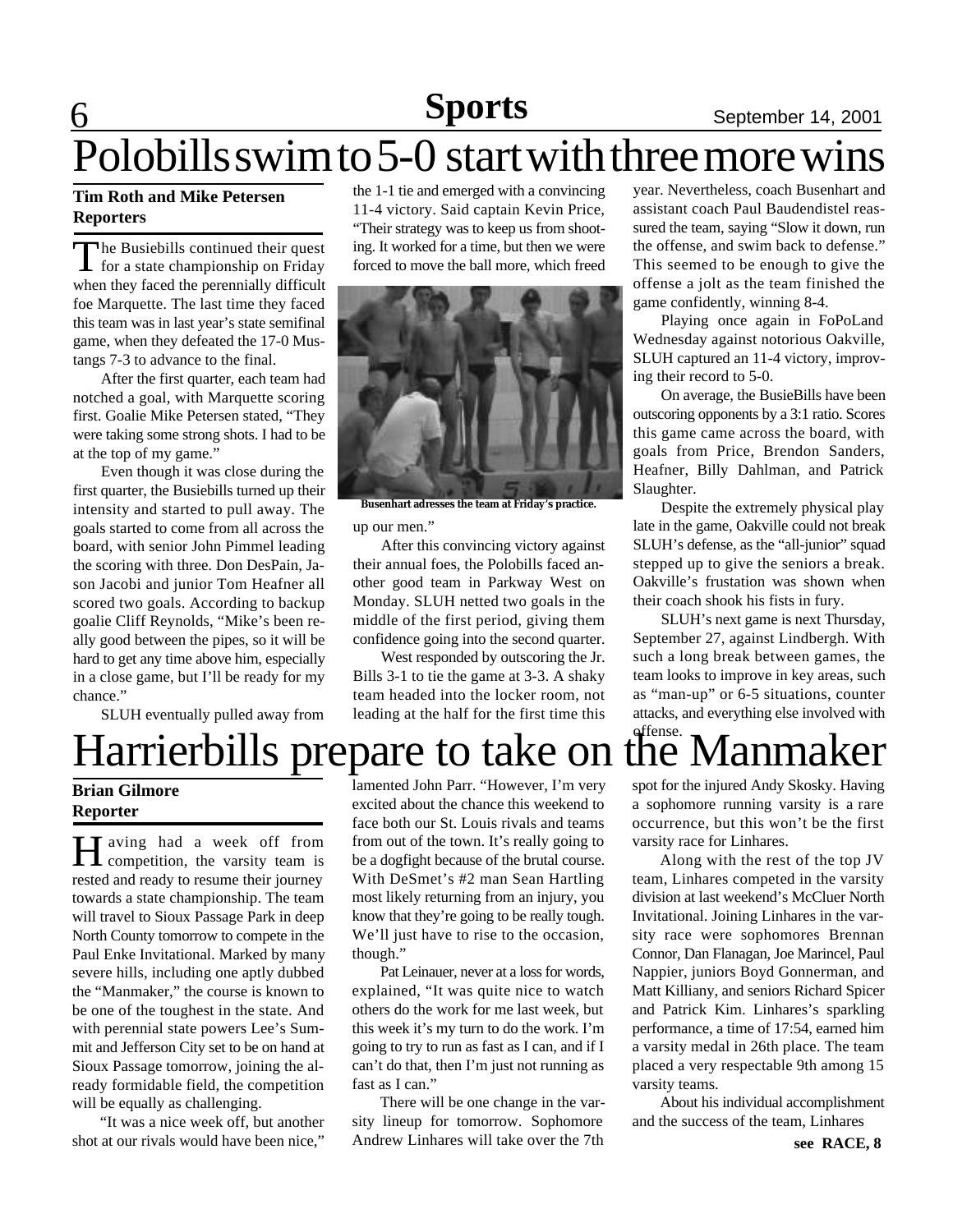# September 14, 2001 **Sports** 7 **John Stewart** Footbills continue streak, defeat Pioneers

### **Reporter**

Good breaks go to good teams is the<br>cold cliché, and this adage was no ood breaks go to good teams is the different for the varsity football team against Kirkwood this past Friday night. For the second straight week, the game was not decided until the final siren. Dominating defense, opportunistic offense, and solid special team play allowed the Jr. Bills to squeak past the Pioneers and improve their record to 2-0.

The Footbills got off to a good start offensively for the second consecutive week with a touchdown on their second drive. Set up by a high snap to Pioneer punter Matt Johnson, the Jr. Bills took advantage of the Pioneers' mistake. Wasting no time, quarterback Dossie Jennings hooked up with Tim Boyce on a 48-yard reception down to the Kirkwood 1-yard line. On the following play, sophomore sensation Brent Harvey crossed the goal line from one yard out to give the Jr. Bills a quick 7-0 lead.

Neither team could amount a signifi-

cant drive for the better part of the next two quarters. The Pioneer offense was overmatched by the high flying U.-High defense. Quarterback Roshon Maclin and the rest of the

Pioneer offense could not amount any kind of a passing game as he only completed one pass the entire game.

" G o o d game planning allowed us to completely shut down their passing game," said

junior cornerback Joe Neely. "Just being a part of this defense is exciting, and we're looking forward to putting up some points defensively in the next few games."

**Dossie Jennings turns the corner around a defender.**

With 9:08 remaining in the third quarter, the Pioneers tied up the game when Maclin rolled right for the quarterback sweep and scurried twenty yards for the

touchdown. "I was disappointed that we let them get on the scoreboard," said junior nose tackle Chris Price. "But we knew the win was more important than the shut-



The defense did in fact turn up the intensity and completely shut down the Pioneer offense for the rest of regulation. Junior defensive tackle Phinney Troy came up with a huge sack on a key third down early in the fourth quarter. However, the offense could

not take the lead on the following possession, so they had to punt.

The momentum appeared to be shifting towards the Pioneers when Joe Devine lined up to punt. He unleashed a high, spiraling 64-yard punt over the head of Kirkwood's punt returner. When the

#### **see MALARIA, 8**

# Soccerbills win lose and draw in recent games *1-1-1 week includes victory over CBC, tie agianst DeSmet*

### **Adain Podeski Reporter**

T he Soccerbills looked to face off against rival CBC last Friday after their harrowing 1-0 loss to Vianney. An 8 o'clock game under the lights at CBC seemed to set the stage.

The Jr. Bills, under no stress as the underdog, just looked to play the game their way. The first half brought cheers from the numerous fans in the stands, as senior Dan Hartwig scored thirteen seconds into the game after recieving a pass from junior Eddie Davis. With the Futbolbills up 1-0, the game looked promising, and all the momentum surged in the Martelbills' favor. Throughout the rest of the game, the Murraybills dominated, and the Cadets could never recover.

To finish off their stint in the CBC Tournament, the Junior Bills took on fellow Jebbie high DeSmet Saturday night. With goalkeeper Steve Howenstein making his first varsity start, the Jr. Bills looked to rally behind new blood in goal. In the 32nd minute, Hartwig accepted a pass in the box and shot point-blank on DeSmet's keeper, but the keeper made the save. Throughout the game, play was very physical, and there were many scoring chances; however, the game ended in a scoreless tie. It was a quality first start for Howenstein, who will also get the nod on Friday against DeSmet .

The tie gave the Soccerbills seven points in the CBC Tourney, making it impossible to win, as Vianney already had 8 points. After the Jr. Bills-DeSmet game, CBC beat Vianney 4-0 to put them

on top in the tournament, with 10 points.

On Monday night the Jr. Bills traveled to Fort Zumwalt South to take on the Bulldogs. Regular starting keeper Pat Meier was back in goal, and SLUH looked to continue their run. The Bulldogs came out fast, putting a cross in far post and then lofting a shot over the Bill's wall on a free kick.

The HooliganBills came out dominating the second half, with sophomore Joe Germanese notching a goal. In the last two minutes, questionable calls and a called-back goal, both by sophomore John Kornfeld, halted the Bills salvation run, ending the game in a 2-1 loss.

The game against Saint Dominic will take place at 7 p.m. at St. Dominic in North County, with JV playing before at 5 p.m.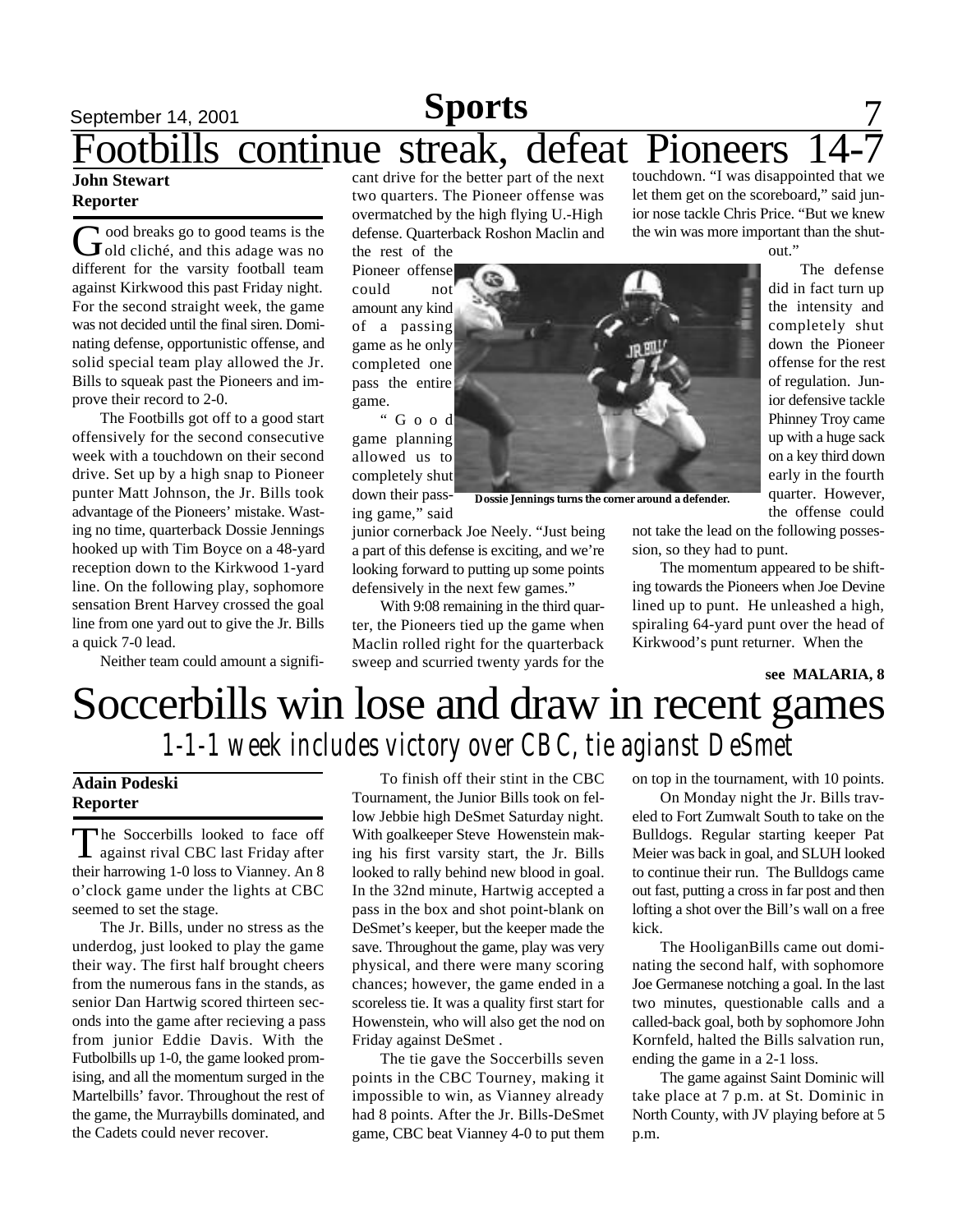# RACE

#### (from 6)

noted, "My first varsity race felt different than anything I've run before, but was much more exciting. The competition was awesome, and it was very encouraging to see the JV step up and compete well in a varsity meet."

About tomorrow, Linhares said, "I'm looking forward to racing some of the top runners in the state, and I hope to crack our top five so I can help the team score. I think the competition will push me harder, and hopefully I can run a fast race."

With the top nine JV runners racing varsity at McCluer, that left the rest of the JV squad to battle the likes of powers Jefferson City and Parkway South. Led by Kevin Mills, newcomer Chris Arb, Dan Foldes, and season-best races for nearly everyone else, SLUH was still able

### MALARIA

#### (from 7)

returner tried to pick up the ball, Finney hit him and knocked the ball loose. Lineman Brandon Beehner quickly pounced on the loose ball, and the Jr. Bills took over possession near the Pioneers' 20 yard line.

"It didn't feel as pure coming of the foot as previous punts," said Devine who carries a 37.4-yard average per punt. "But it got the job done and put us in good position to take the lead."

Propelled by excellent line blocking, Jennings scampered 13 yards down to the 2-yard line. On the following play, he burrowed across the goal line for a touchdown to give the Jr. Bills a 14-7 lead with 1:20 to play.

SLUH's defense stepped up and shut down the Pioneer offense on their final drive. Finney, who leads the team with 27 total tackles through two games, intercepted Maclin on the final play of the game to clinch the victory.

The Footbills will still be without the services of offensive lineman Stanford Richardson for atleast one more week due to his appendectomy. SLUH will open their Metro Catholic Conference sched ule tonight against Chaminade at the Sta

to win the JV championship. Head coach Jim Linhares observed that this feat was "very impressive, and speaks of the great depth that we have on this team."

The freshman team also opened up its season last Saturday at McCluer. Led by Charlie Samson's second place finish, covering the 2.4 mile course in 14:10, the team placed second overall, which left Linhares prophesizing, "It was a good first race, but I know we can do better."

As usual, Linhares was accurate in his prediction, as this past Wednesday the freshmen won a two-mile tri-meet against rivals CBC and DeSmet in Forest Park. Led by Samson's blazing 11:54, the team placed six runners in the top ten to establish that they are again the team to beat in the MCC.

About the dedicated turnout for cross

country, Leinauer noted, "I want to thank the crowd support last Saturday that consisted of one non-cross country student. I don't know if we can get more, because one was pretty spectacular, but just maybe this week we could get three or four."

"If you come to the race, I promise to lead the team to victory, just like Mel Gibson in Braveheart, only replacing the kilt with some super small running shorts," added Parr.

If that doesn't get your SUV fired up and ready to drive to Sioux Passage, perhaps nothing will. Festivities begin at 9 a.m. for the JV race, with the varsity going at 9:35 and the B team at 10:35. For more, including directions to Sioux Passage, log on to www.geocities.com/ sluhcrosscountry.

# Rifle team looks to Walsh to lead 2002 Varsity squad

### **Giles Walsh Reporter**

The 2000-2001 varsity rifle team<br>received its final acclamation this received its final acclamation this past July, when the natoinal scores were finally posted. The national score posting was much anticipated by the four varsity team members, becasuse it is the final indication of how good a team is compared to all other high school rifle teams in the nation.

In the four position match, the team came in second in the nation. In the more competitive three position match though, they came away with a third place finish. These two finishes among the top high school teams in the nation definitely make the 2000-2001 team one of the best at SLUH in the past few decades.

The 2001 rifle team lost three of its four members, and it looks to the only remaining member, captain Giles Walsh, to try to achieve the same success. Adam Hilkenkamp is also looking to strengthen the team by moving up from the JV team to the second spot on the varsity. The last

two spots are still open and will be highly contested by the eight returning sophomores and one junior, which will make for a very competitive atmosphere in the range as they struggle to achieve one of the spots.

The team wishes to congratulate coach Mike Barron. He won the 2001 Wimbledon Cup Match at the National Matches held at Camp Perry, Ohio this summer. The Wimbledon Cup Match is shot at 1000 yards.

All members are anxiously awaiting the season opening. The team has a grueling schedule this year, with three collegiate matches, as well as matches against the number one and two junior ROTC programs in the country. Overall, despite the loss of the top three members, the team is looking to have another successful season.

Freshman Rifle Club practice starts Sept. 25 in the rifle range for all interested freshmen, and is held every Tuesday and Thursday from 3 to 5 during the school year. For more information contact Giles Walsh in M122.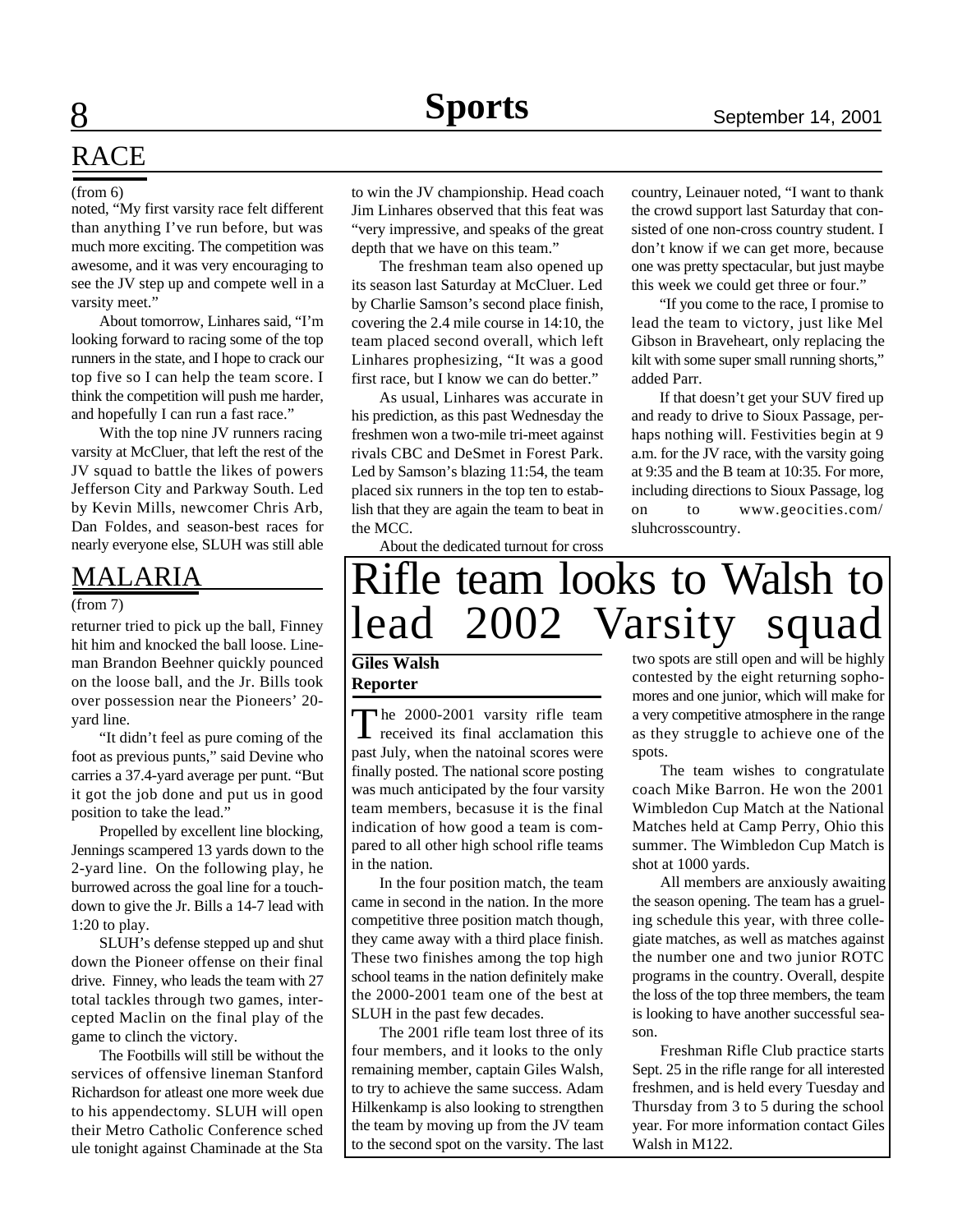### September 14, 2001 **News** 9 **NEW SLUH FACULTY 2001-2002** PAUL SPITZMUELLER SCOTT GILBERT **News**

**THEOLOGY** 

### **Matt Oehler Reporter**

N ew theology teacher Paul Spitzmueller spent the first eight years of his life in Wisconsin, but later his family moved to Minnesota. He attended

**Marquette** University High, and by the time he graduated, was certain of his desire to become



a teacher. Spitzmueller moved to Saint Louis to pursue higher education at Saint Louis University, earning degrees in psychology and theology. Ben Asen and Mark Chmiel, two theology teachers, greatly influenced his life.

In his first year of teaching, Spitzmueller has taken on sections of freshman and sophomore theology. Although the scheduling is a surprise, teaching is everything he had hoped it would be. He said that his students are great and that they are "sharing some good stories," although he wishes they would listen more in class.

He hopes for "success as a kind teacher." Spitzmueller sees his "ability to listen" and his relative youth as his greatest strengths.

Spitzmueller is part of the Outdoor Experience Club, and especially likes to rock climb and backpack. He also helps the Ultimate Frisbee team. Unfortunately, Spitzmueller is a fan of the Minnesota sports teams: the Brewers and the Vikings.

Theology chair Deacon Alan Boedeker said that the members of theology department "are very happy to have Spitzmueller on our staff. He came recommmended from the theology department of Saint Louis University."

### **Denis Agniel Reporter**

Mr. Scott Gilbert has returned to roam SLUH's hallways Monday through Friday for the first time since he was a student here from '84 to '88. In the in-

terim, he went to school at Lutheran Medical Center to obtain his R.N. and the University of Missouri-St. Louis to finish his Bachelor's degree. While at SLUH as a student, he played baseball and football all four years.

Gilbert looks forward to "having the opportunity to create a change in a very large school in regards to health issues." He went on to say, "My plans for the next years are to develop a health program that provides extraordinary services for the faculty and students. Right now we're on ground level; this is something new for the school. My goal for the future is to develop their health program into one of the best in the city."

For the last four years, Gilbert has been on staff as the B-Baseball coach while he was working in nursing. "My plan every year, as well as this year," remarked Gilbert, "is to prepare sopho-



HEALTH

mores and freshmen for the varsity level. I take great pride in the baseball program at SLUH." He later went on to say that he wanted to bring the team "up to another level where they are better prepared."

When asked about his decision to accept this position at SLUH as opposed to nursing, Gilbert said that even while he

> was a nurse, "I was always in my mind and blood."

"I did get a very fair share of teaching dealing with patients. With my experience of teaching at hospitals, I realized it was something I enjoyed." When the opportunity arrose to teach

at a high school and serve a large number and wide variety of students, he jumped at it. "I really get fulfillment out of giving back to people what I have learned and practiced for the last eight and half years in nursing."

 Gilbert can be found in his office, M117, where he offers nursing services. His remaining titles include: Health Instructor—he teaches a full load of P.E. classes and Freshman Health classes head coach of B-Baseball, and Athletic Trainer.

# *Freshmen Fun Day crowds stadium*

On Friday, freshmen enjoyed a pool tournament, barbeque, and a rock-paper-scissors tournament as part of the Freshman Fun Day tradition. After the festivities, freshmen filled the stadium to see the Footbills defeat the Kirkwood Pioneers 14-7.

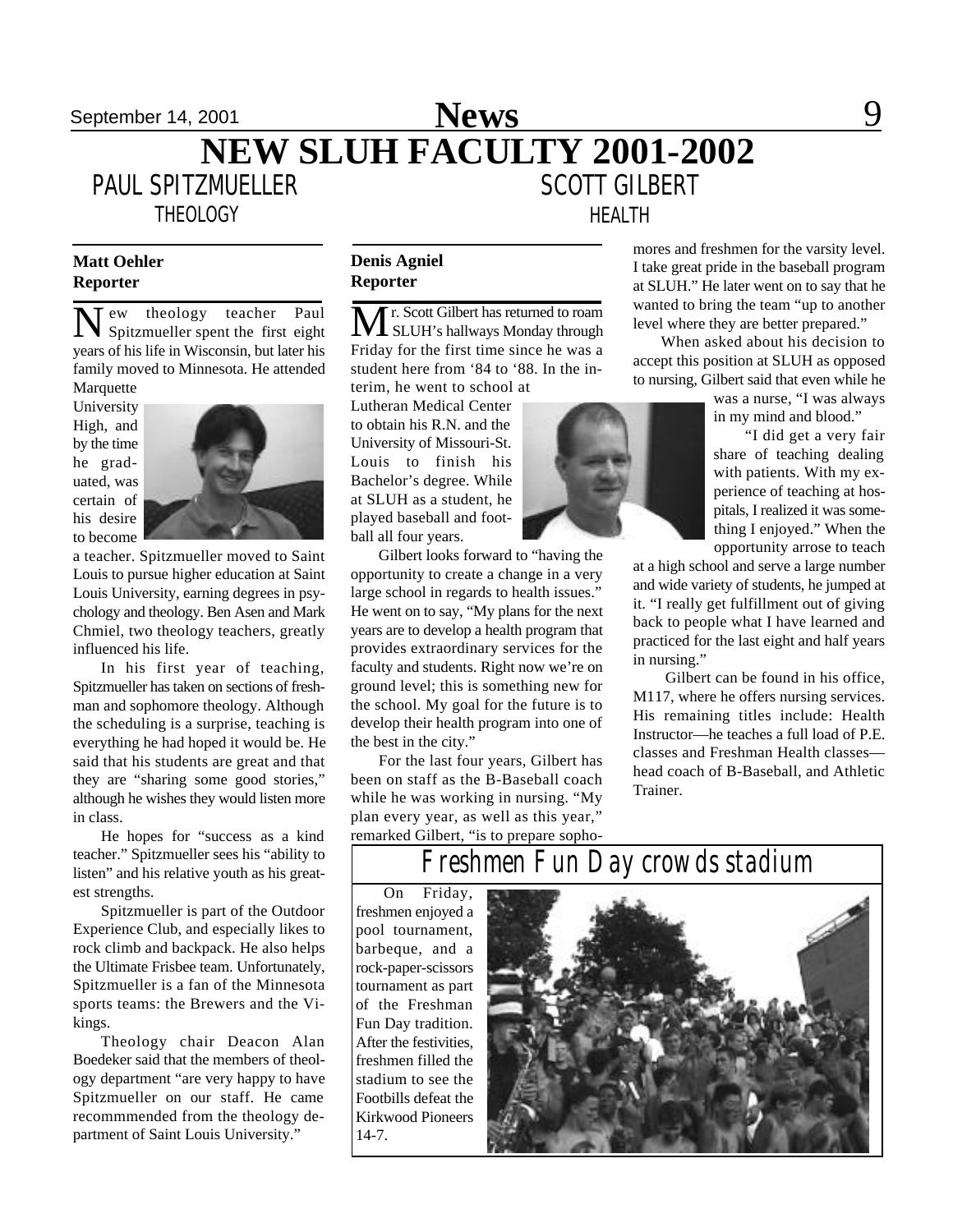#### (from 4)

by the teacher. If the teacher assigns a great deal of homework, poorly devised "critical thinking" sections, or tedious homework that does not supplement the class, several things may occur. The student may lose interest in the material, and withdraw from wanting to do any work. Excess or misused homework may also cause physical and emotional fatigue. Overwhelmingly the most disturbing sideeffect, and one easily seen at SLUH, is overburdening makes students open to cheating. Excess/misused homework can create a class so boring that the student completely loses interest and feels cheating is easier than doing "this stupid work." It is this effect that fosters the attitude among some students that not studying is "cool," an attitude that should not be taken lightly, and that the SLUH community must address.

 It is clear that students may be overburdened, but how much time should each class assign for homework? Research indicates that grades 10-12 should get about 10-20 minutes of homework per class, per day, 4-5 times a week. This does not mean every teacher should give us 20 minutes everyday, nor does it mean that giving 30 minutes one night is too much. It does, however, provide a guideline that not all of SLUH's teachers follow.

 The administration should draft a policy or guide for teachers (e.g. The Goal of Homework at SLUH) and make this known to both students and parents. It is up to the teacher to provide "good" homework, homework that makes students think, that is not repetitious or tedious,

# *Quote of the Week*

"Mere anarchy is loosed upon the world, the blooddimmed tide is loosed, and everywhere the ceremony of innocence is drowned."

—W.B. Yeats

that reviews current and past material, and ties different pieces of their curricula together. It may be advantageous to both students and teachers to offer voluntary homework in addition to mandatory homework, so that struggling students will have a better opportunity to catchup to the rest of the class. It is up to the teacher to take the pressure off of doing homework, not turning it into a torture system or creating a "do this or else" attitude, that makes the students fear not finishing their homework assignment. The best way to handle homework is by not grading it; teachers should not use homework as an opportunity to test. The major purpose of homework should be to monitor students' absorption of the material at hand and measure readiness for a test.

 We are taught to take pride in our work, but pride should not be found in doing (or copying) onehundred math problems, it should be found in being able to solve problems, and in the ability to think. It has been established that homework is needed, but we do not need an excess amount of it, and we do not need poorly directed, poorly thought out assignments that do anything but challenge us to think.

Anonymous '04

### ANNOUNCEMENTS

President Bush declared Friday, Sept. 14, a National Day of Prayer.

Opportunities to help in the wake of Tuesday's events. Any questions, see Mr. Garavaglia.

4 PM, Friday, September 14, 2001 at CTSA, 1077 South Newstead

This will be an organied meeting for people who want to accompany a refugee family to help ensure their safety from possible reprisal attacks. Meeting will be conducted by Jean Abbott and hosted by the Center for Theology and Social Analysis at 1077 S. Newstead.

6 PM, Friday, September 14 at Grace United Methodist Church at Skinker & Waterman. Join us in this fast-breaking meal (don't worry - you need not have fasted) of Middle Eastern food and fellowship at Grace United Methodist Church at the corner of Skinker and Waterman.

FOR SALE: A white, 1997 Mazda Protege with under 45,000 miles. A 5-speed with cruise, air, power windows, and mirrors, Blue book at \$6,800- asking \$5,800. Contact Mr. Bantle at SLUH if interested.

*This Week in Prep News History*

**September 10, 1976 Volume 41, Issue 3** "Down in the rec room can be found SLUH's new plaything, an electronic TV tennis game. This game is played on a TV screen with paddles on the left and right sides. The paddles are manipulated by knobs which move the paddles up and down to intercept a squarish ball and return it to the other side. A variety of spins can be applied to the ball by hitting the object off-center. The fun of the game is to rally the ball back and forth until someone eventually misses. Some rallies can last for more than 100 hits. This unique game also has its disadvantages: The ball slips past the paddles if the ball hits the very corners of the screen and the game

costs a startling 25 cents."

**September 9, 1988 Volume 53, Issue 3** "SLUH Chinese teacher Dr. Tai became a citizen of a fourth country in her life last Friday as she recited the oath to become an American citizen."

**September 13, 1991 Volume 56, Issue 3** "Vandalism struck the grounds of SLUH late Tuesday or early Wednesday morning as unidentified trespassers did thousands of dollars of damage. Vandals spray painted the school's spirit bus with several obscenities and other messages extolling DeSmet Jesuit High School while ridiculing SLUH."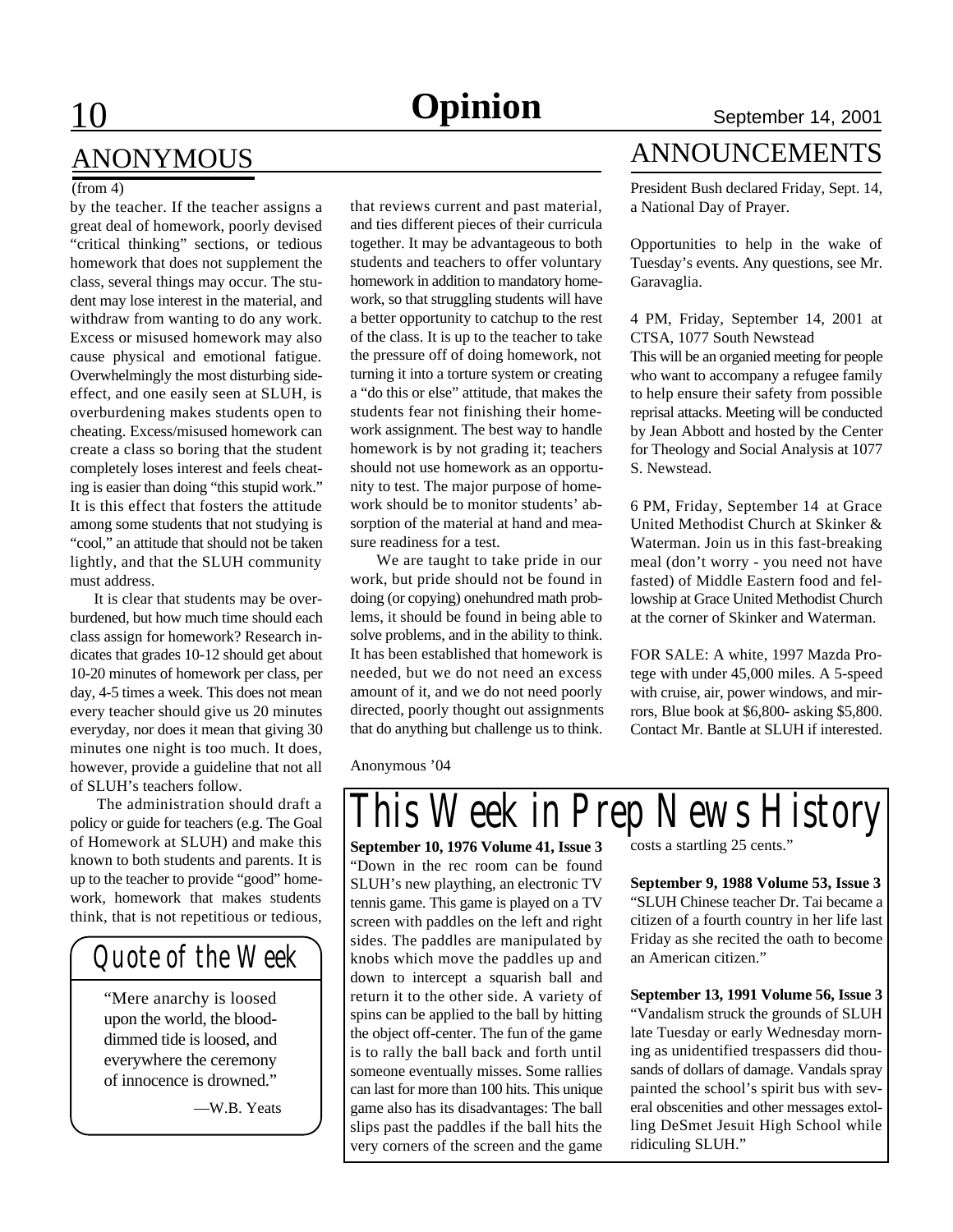# **September 14, 2001 Feature** 11 Where are the women's bathrooms, anyway?

### **Kevin Moore Sports Editor**

Sometimes students wonder what it would be like to have girls at St. Louis U. High. But have you ever wondered what it would be like to be a female teacher at an all-male school? The belief of many female teachers at SLUH is that being a female teacher inherently means the teacher will be treated differently by both students and faculty.

"I don't think I'm generally conscious of being a woman; but when you come into this environment where you're the minority, it makes you conscious," said one female faculty member. Some female teachers think they are at a disadvantage when they first

come to SLUH for reasons out of their control. "A lot of the male teachers attended school here or went to a different Catholic all-boys school, and that makes them feel more a part of the inside," said a female teacher. The current male to female faculty ratio is slightly more than two to one. Over the years, some parents and even other faculty members have told female teachers that they don't think women should be teaching teenage boys.

A few female teachers believe too much emphasis is put on their being women rather than their being teachers. "It's a burden to be a woman here in the sense that if I as a woman don't meet some standard, people may say it's because I'm a woman," said a female teacher.

When Latin teacher Mary Lee McConaghy started teaching at SLUH in 1979, she was one of only three female faculty members. During her second year, she was the only female faculty member. "Guys were not used to having women here," said McConaghy. "It was merely a matter of getting used to things." Her longevity here as a female teacher was unheard of when she started in '79.

"The Jesuits and teachers who were here at that time made me feel very comfortable, and parents here have always supported me incredibly," said McConaghy. "But there were some teachers that have retired that weren't so welcoming."

History teacher Peggy Pride has been here for twenty years. "When I started, I wasn't respected. The attitude was, 'What would a woman know about accounting and economics?'" said Pride. "Now I see a number of new teachers going through the same thing."

"Perhaps women here are looked at more closely in terms of their expertise," Pride continued. "But now students accept me for myself, my knowledge, my expertise. I think some women

faculty are still having to prove themselves."

One female teacher commented, "I think the fact that we sometimes promote our school as 'the best' but then not allowing girls to come here causes a feeling of superiority."

"My impression is that some students' attitudes toward female teachers are condescending," said another female teacher.

Many female faculty members believe some students' behavior, though sometimes indirect, toward women at the school is inappropriate. "I think some students are crude when they forget there is a woman in the room, and it bothers me that other people around the school may allow this," said one teacher. Female teachers often have conflicting feelings on how to react to certain situations. As one teacher put it, "It's a confusing

situation. Sometimes as a woman I'd like to just let some things go, like when a student refers to a girl as a "chick". But being a teacher I don't always want to let some things students say like that go. It's a dilemma."

"I felt that when I was brought in here, anything students tried to pull on me was because I was a new teacher, not a woman," said McConaghy. "Nobody had ever experienced some of the malicious things that have happened recently."

"If students speak to me about women in ways other women may mind, I just try to throw it back to them," McConaghy continued.

Beyond what may seem like minor behavior problems, female faculty members have encountered much more offen-

sive behavior. One teacher remembers finding her name written in an old book next to a sexual word. "The key is to not take it personally, but that's sometimes hard," she said. "These are isolated incidents and attitudes, but they are still disturbing."

However, many female faculty members still teach in this all-male school, usually for many years. The reasons?

"I think there are so many positive things about the students here that being a female teacher in this school causes just a small dilemma," said one female faculty member. "The benefits of teaching here are far better than the drawbacks. The students are bright kids from families that care about education, moral kids who for the most part have their values in place, and... kids who show loyalty to their favorite teachers."

"Being a woman is just an extra hoop to jump through," said another teacher. "I'm glad I teach in a place where we're free to talk about our faith. To see a lot of the students turn out for a prayer service after what happened Tuesday was great."

Some female teachers believe that as women they have something to offer students that men do not. "The student body

*"I don't think I'm generally conscious of being a woman; but when you come into this environment where you're the minority, it makes you conscious."*